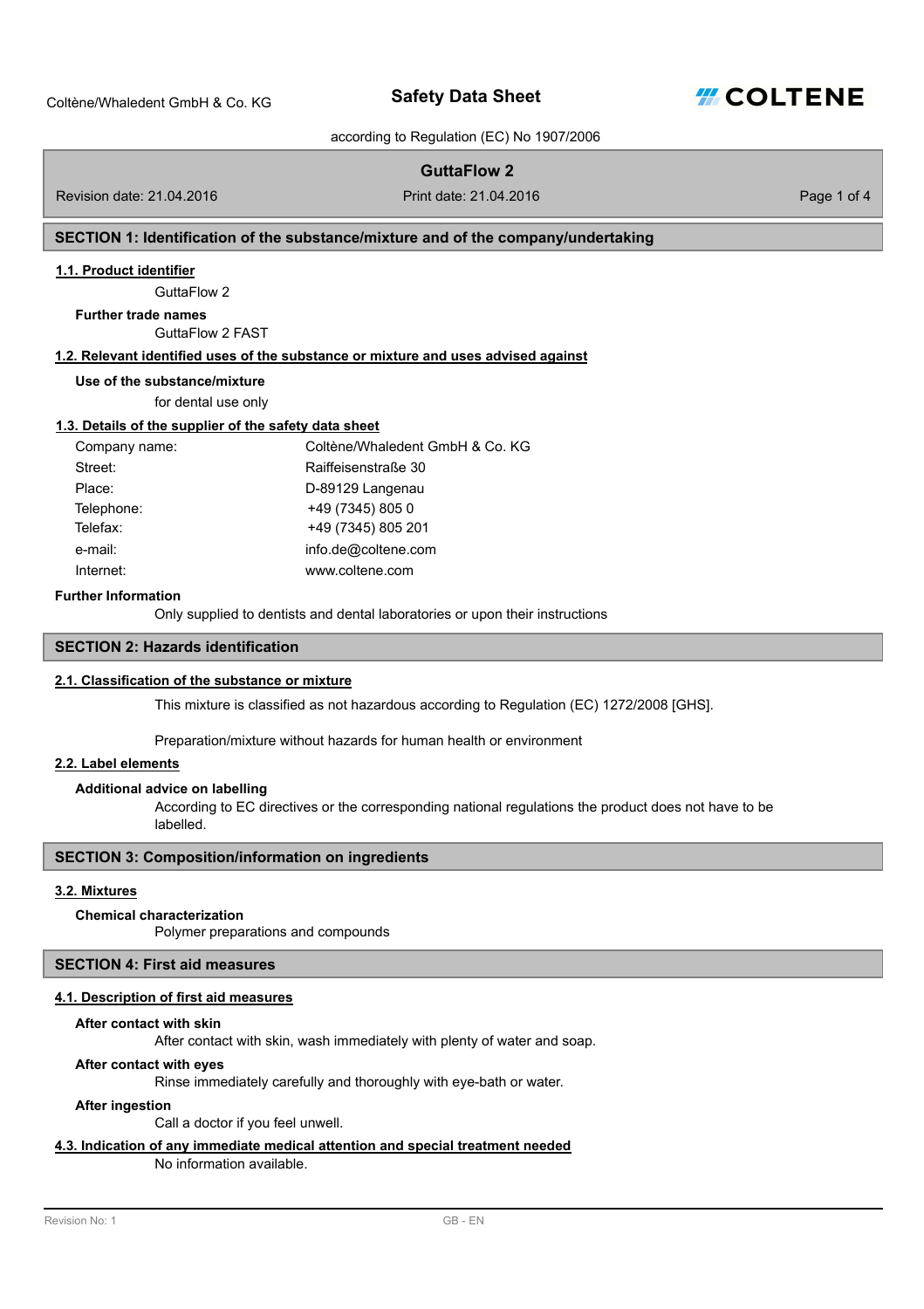

according to Regulation (EC) No 1907/2006

# **GuttaFlow 2**

Revision date: 21.04.2016 Print date: 21.04.2016

Page 2 of 4

#### **SECTION 5: Firefighting measures**

## **5.1. Extinguishing media**

#### **Suitable extinguishing media**

Water. Foam. Extinguishing powder. Carbon dioxide (CO2). Sand.

## **Additional information**

Co-ordinate fire-fighting measures to the fire surroundings.

## **SECTION 6: Accidental release measures**

#### **6.2. Environmental precautions**

Do not allow to enter into surface water or drains.

## **6.3. Methods and material for containment and cleaning up**

Wipe up with absorbent material (eg. cloth, fleece). Clear contaminated areas thoroughly.

## **SECTION 7: Handling and storage**

## **7.1. Precautions for safe handling**

#### **Advice on safe handling**

Keep out of the reach of children. The product is intended for professional use. Observe instructions for use.

## **7.2. Conditions for safe storage, including any incompatibilities**

#### **Requirements for storage rooms and vessels**

Conditions to avoid: UV-radiation/sunlight.

## **Further information on storage conditions**

Recommended storage temperature: 18 - 24 °C

## **SECTION 8: Exposure controls/personal protection**

## **8.1. Control parameters**

**8.2. Exposure controls**

#### **Protective and hygiene measures**

When using do not eat, drink or smoke.

#### **Eye/face protection**

Framed glasses.

## **Hand protection**

Single-use gloves.

Unsuitable material: NR (Natural rubber (Caoutchouc), Natural latex).

# **SECTION 9: Physical and chemical properties**

## **9.1. Information on basic physical and chemical properties**

| Physical state: | Paste       |
|-----------------|-------------|
| Colour:         | grey - pink |
| Odour:          | odourless   |

## **Changes in the physical state**

Initial boiling point and boiling range:  $>150 °C$ 

Density (at 23 °C):  $1.8 \text{ g/cm}^3$ 

#### **Test method**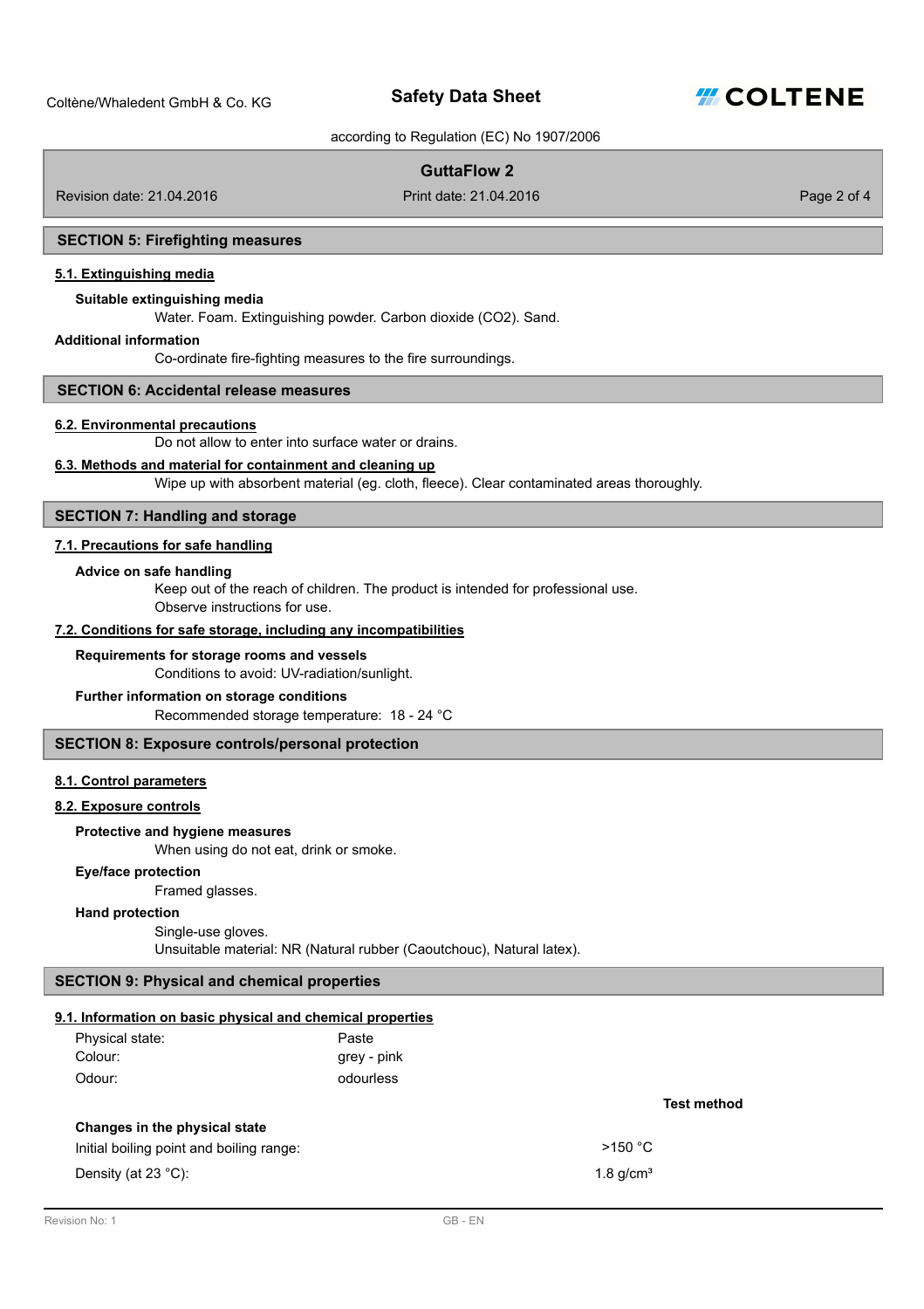**Safety Data Sheet**



according to Regulation (EC) No 1907/2006

# **GuttaFlow 2**

Revision date: 21.04.2016 Print date: 21.04.2016

insoluble

Page 3 of 4

Water solubility: (at 23 °C)

## **Solubility in other solvents**

ketone.

### **SECTION 10: Stability and reactivity**

## **10.2. Chemical stability**

The mixture is chemically stable under recommended conditions of storage, use and temperature.

## **10.4. Conditions to avoid**

UV-radiation/sunlight.

# **10.5. Incompatible materials**

Acid, alkali, Alcohols

#### **10.6. Hazardous decomposition products**

Hydrogen.

#### **SECTION 11: Toxicological information**

#### **11.1. Information on toxicological effects**

#### **Acute toxicity**

Based on available data, the classification criteria are not met.

LD50: >2000 mg/kg (Rat)

The statement is derived from products of similar composition.

#### **Irritation and corrosivity**

Based on available data, the classification criteria are not met. Irritant effect on the skin: (Rabbit) Not an irritant.

## **Sensitising effects**

Based on available data, the classification criteria are not met. Guinea-pig.

no danger of sensitization.

## **STOT-single exposure**

Based on available data, the classification criteria are not met.

## **Severe effects after repeated or prolonged exposure**

Based on available data, the classification criteria are not met.

#### **Carcinogenic/mutagenic/toxic effects for reproduction**

Based on available data, the classification criteria are not met.

#### **Aspiration hazard**

Based on available data, the classification criteria are not met.

## **SECTION 12: Ecological information**

### **Further information**

No special environmental measures are necessary.

#### **SECTION 13: Disposal considerations**

#### **13.1. Waste treatment methods**

#### **Advice on disposal**

Can be burnt together with household waste in compliance with official regulations in contact with approved waste disposal companies and with authorities in charge.